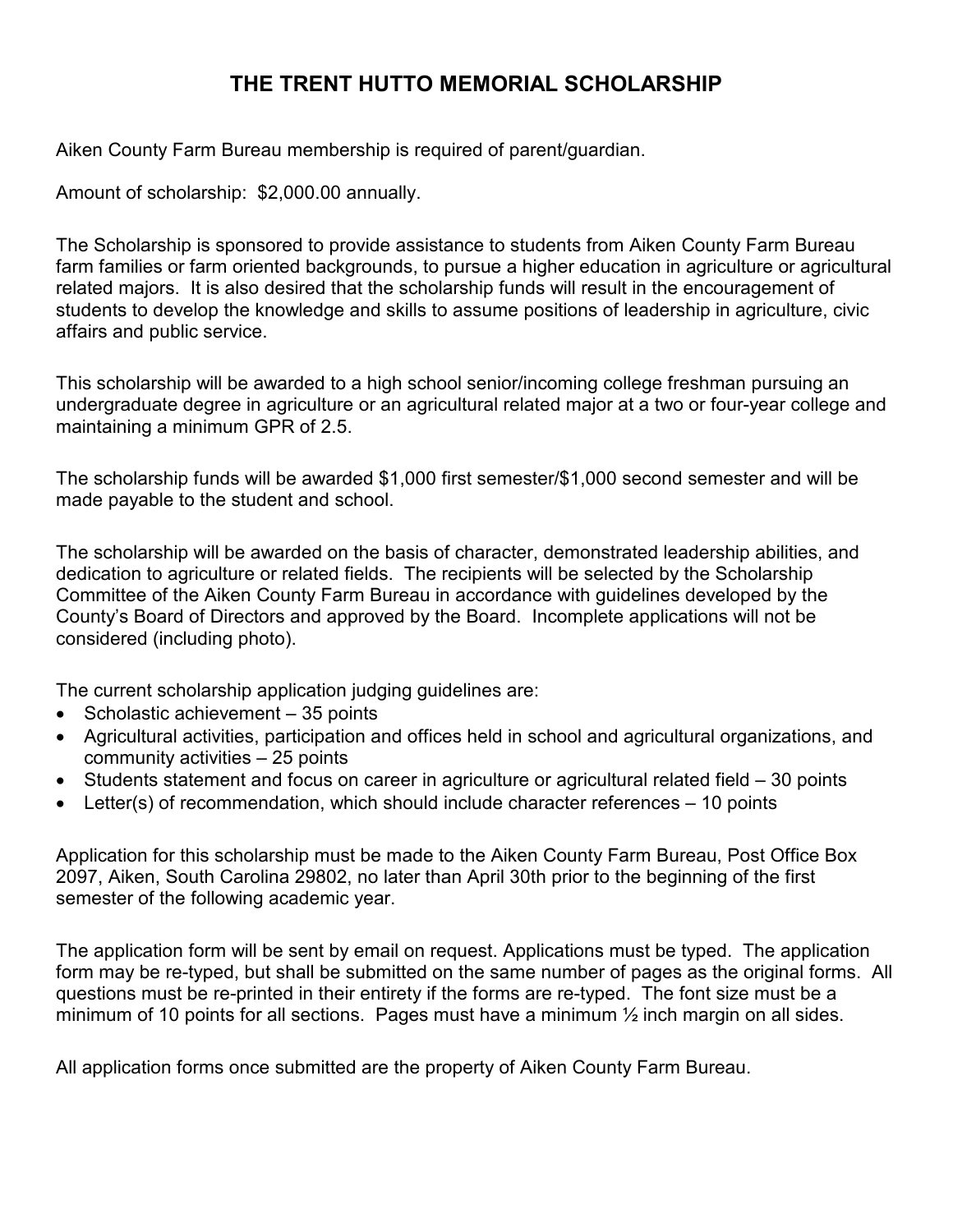# **THE TRENT HUTTO MEMORIAL SCHOLARSHIP**

sponsored by:

**Aiken County Farm Bureau**

### **APPLICATIONS MUST BE TYPED**.

ATTACH PHOTOGRAPH

|                                       |        |         | . <i>.</i>                        |  |
|---------------------------------------|--------|---------|-----------------------------------|--|
| Farm Bureau Membership #              |        |         |                                   |  |
| Membership in the name of:            |        |         |                                   |  |
| <b>Applicant's Name</b>               |        |         |                                   |  |
|                                       | (Last) | (First) | (Middle Initial)                  |  |
| <b>Address</b>                        |        |         |                                   |  |
| <b>Telephone Number</b>               |        |         |                                   |  |
| Age                                   |        |         | <b>Marital Status</b>             |  |
| <b>Parents' Names &amp; Addresses</b> |        |         |                                   |  |
| Father                                |        |         |                                   |  |
| Mother                                |        |         |                                   |  |
| Parents' Occupation                   |        |         |                                   |  |
| <b>Brothers &amp; Sisters:</b>        |        | Age     | Current status if still Dependent |  |
|                                       |        |         |                                   |  |
|                                       |        |         |                                   |  |
|                                       |        |         |                                   |  |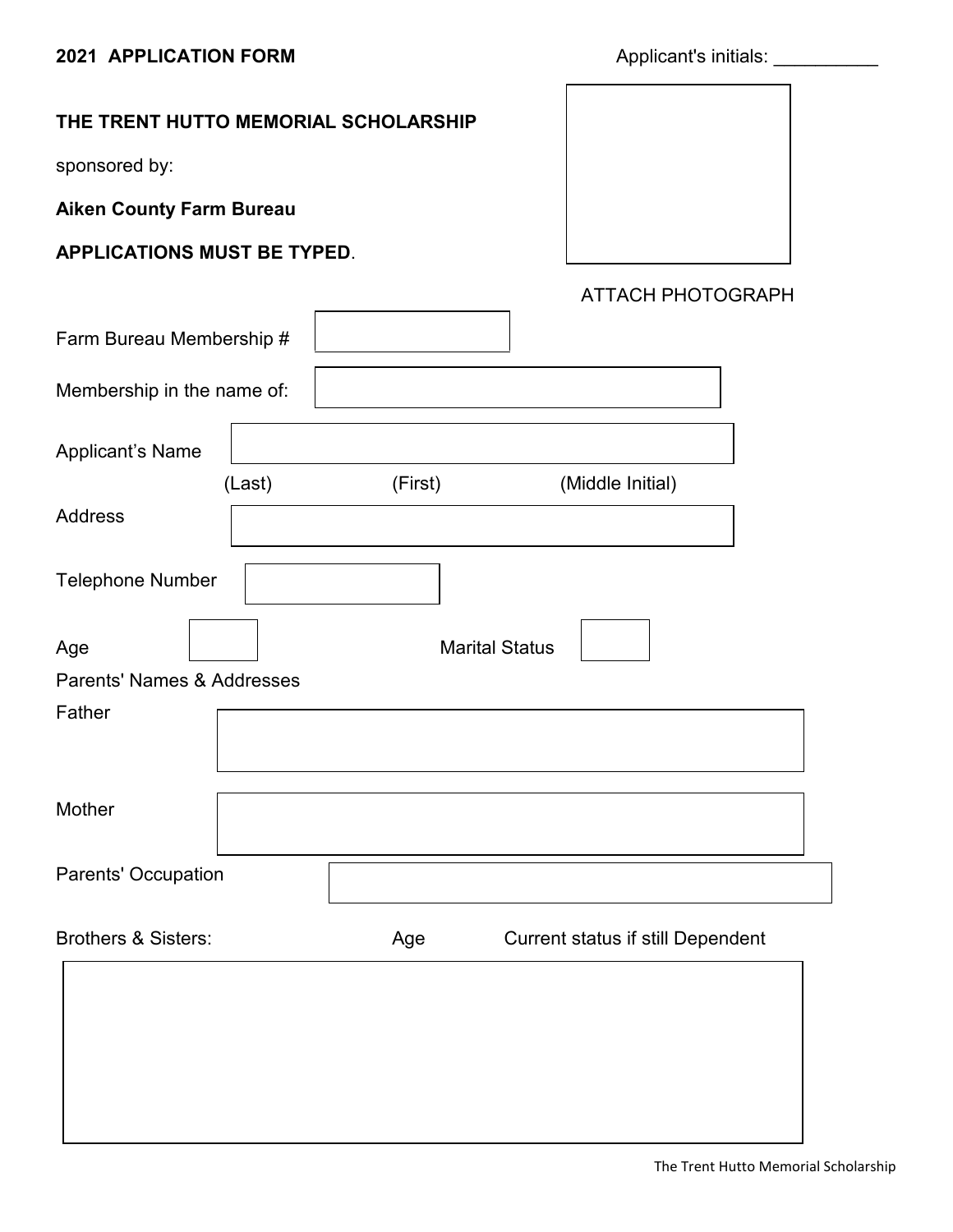# **SCHOLASTIC ACHIEVEMENT**

| <b>High School Information:</b> |  |  |
|---------------------------------|--|--|
| School Name & Address           |  |  |
| <b>Academic Rank in Class</b>   |  |  |

### Academic Awards received

Other financial aid or scholarships awarded

# **AGRICULTURAL ACTIVITIES, PARTICIPATION AND OFFICES HELD IN SCHOOL AND AGRICULTURAL ORGANIZATIONS, AND COMMUNITY ACTIVITIES**

School activities (Include any offices held)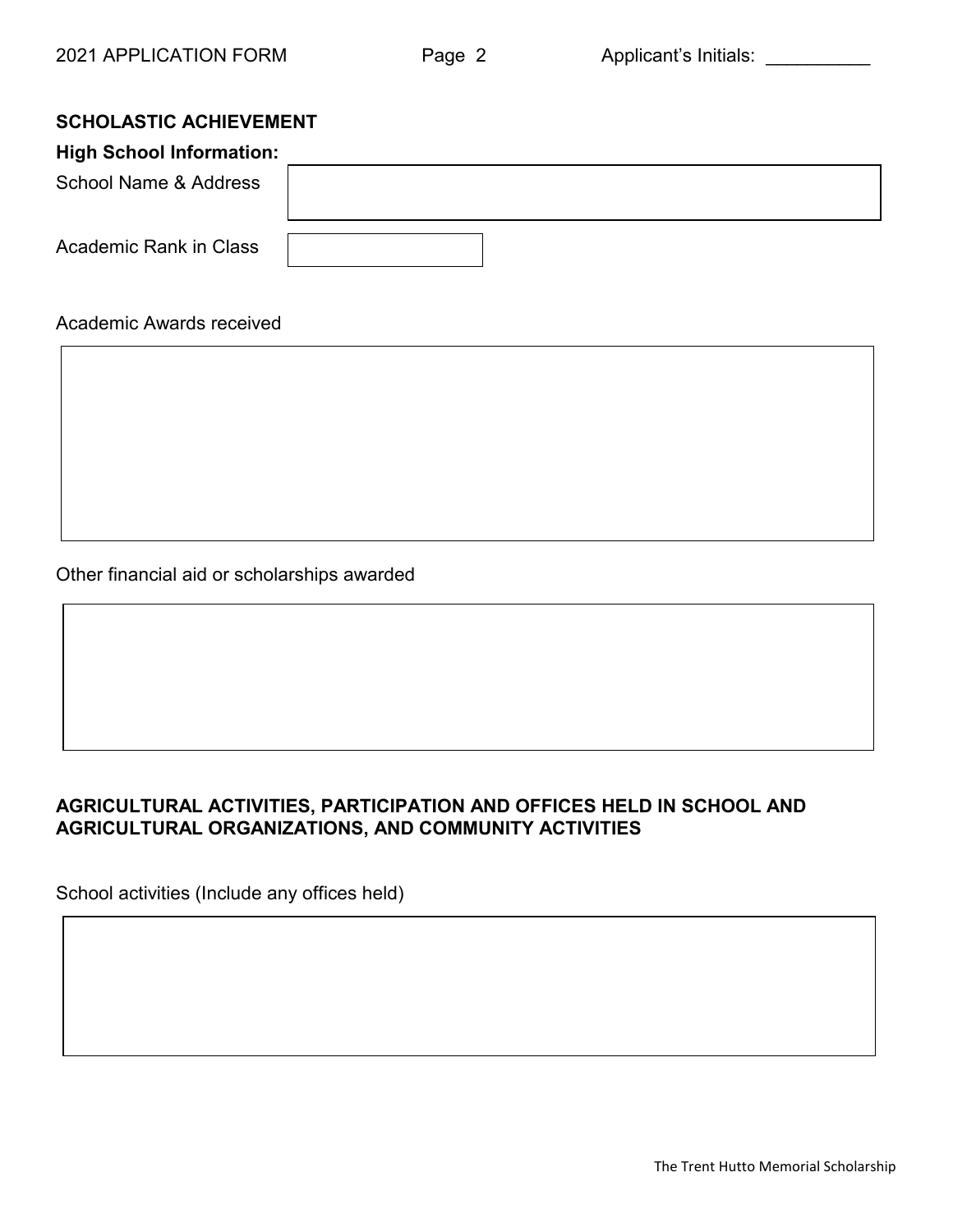Church

### Work Experience

Farm or Agriculture related

**Other** 

#### **LETTER(S) OF RECOMMENDATION**

Attach at least one with a maximum of three (3) letters of reference from Faculty Advisor and others. Reference letters should include information on character, leadership abilities and dedication to agriculture. (Application will be considered incomplete without reference letter.)

### **STUDENT'S STATEMENT AND FOCUS ON CAREER IN AGRICULTURE OR AGRICULTURAL RELATED FIELD**

**Essay: Applicant must attach at least a one (1) page typed essay regarding your background, future plans and qualifications for this scholarship. The essay should indicate how your education would help you assume positions of leadership in agriculture, civic affairs and public service; where do you want to be ten years from now; and how do you plan to impact agriculture.**

*Limit to 300 words.*